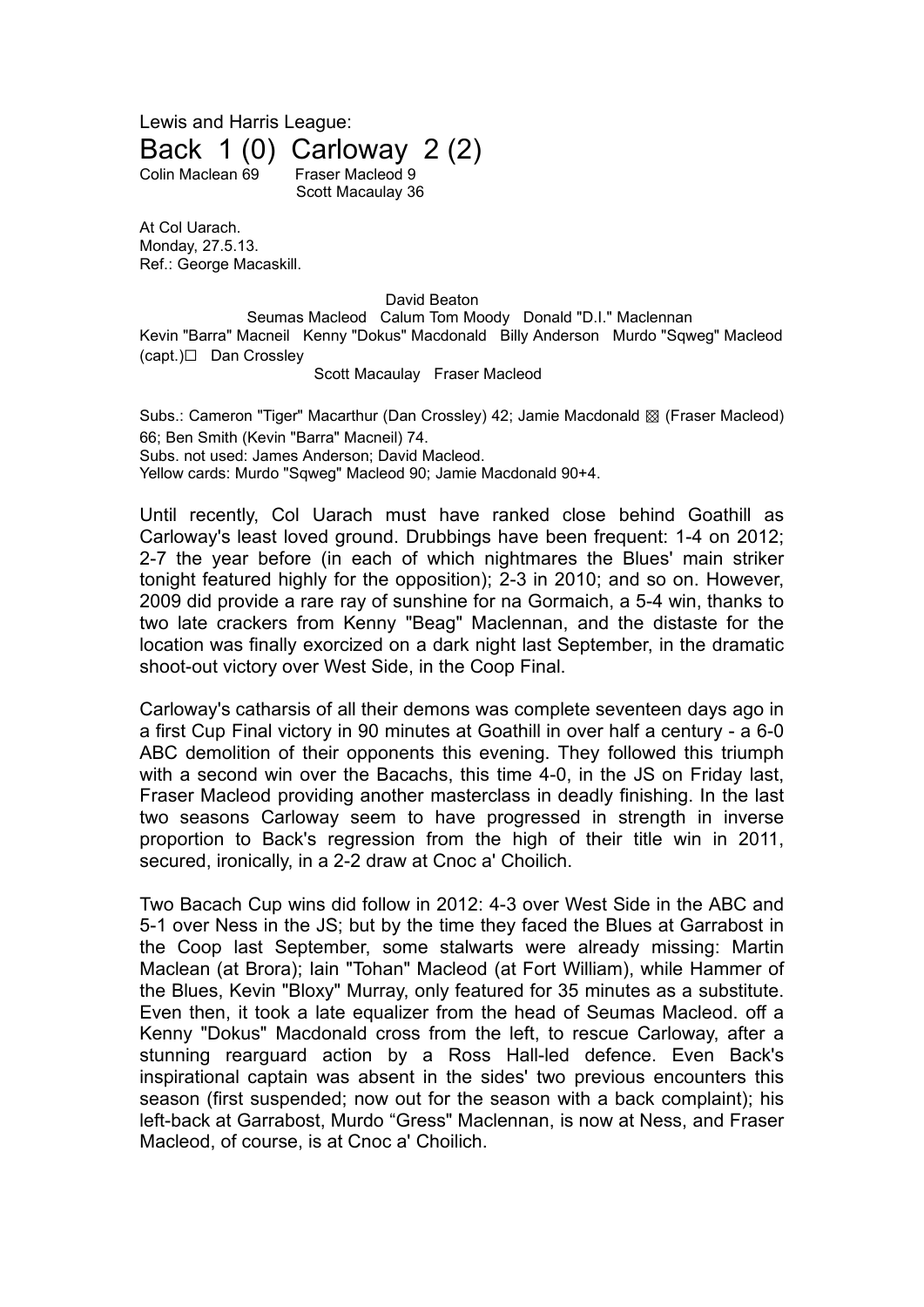However, na Gormaich themselves had absences: Domhnall Mackay and Kevin "Gochan" Macleod on the final game of their suspensions; Gus Maciver out for possibly 8 weeks with an ankle injury, though he could be heard all over the island offering advice from the sideline to his colleagues. Fortunately, Scott Macaulay, unavailable on Friday, had escaped from St. Kilda to partner Fraz Mac up front; Kevin "Barra" Macneil slotted into "Gochan's" role wide right; and Seumas Macleod did a fair impersonation of Maciver at the back. Ben Smith dropped back to the bench beside other young star, Cameron "Tiger" Macarthur, with Jamie Macdonald, James Anderson, and David Macleod.

It was already May 27th before we finally had what could pass for a mild summer's evening, though a stiff breeze was coming off Broadbay into the faces of the Bacachs in the first half. Previous results affected early play. Back were cagey: holding back; flooding defence and midfield; Colin Maclean deep; and one man forward. This suited Carloway, adopting their recentlyfavoured Barca style: laying balls off early at the back/midfield; moving into space for returns; quick surging; the early cross/ diagonal/ race for goal; shooting fast.

The actual contest started in the 9th minute: a fast pass down the right touchline reached the retreating "Barra" under pressure, 10 metres inside the Back half, to flick inwards, where the wind bent it back towards the Bacach goal, and Fraser Macleod was on it in a flash, behind the line on the right. He carried it into the right side of the box, then slotted a perfect striker's finish across the advancing James Macleod and inside the far post (0-1).

Immediately Back were under pressure: on 13 minutes "Dokus" was supplied down the right, reversed, and sent a deep left-foot cross for Fraz Mac to head wide of Macleod's left-hand post from 14 metres in the centre. Next, "Dokus" appeared on the bye-line, eluded his marker to creep in and his high cross saw Macleod brilliantly tip the ball away at full stretch from the lurking "Barra". "D.J." Macdonald then had to make a last-ditch saving tackle at the penalty spot on Macleod, on a Macaulay pass, before Back finally threatened; a Moody clearance blocked in the area leading to a moment of indecision, before an alert Beaton rushed forward to hold.

However, the Macleods and D.J. Macdonald were struggling to contain a varied, wind-assisted Blues' attack, whose wide men and midfield repeatedly fuelled twin irritants, Scott Macaulay and Fraser Macleod. On 20 minutes a thundering Macaulay low cross from the left bye-line was held securely by Macleod before Fraz Mac, bursting through the centre, was blocked on the edge of the box. On 25 minutes a "Dokus" free-kick on the right, 23 metres out, was flicked over the bar from the edge of the box by Crossley, before Macleod brilliantly parried over the bar a Macaulay drive from the left, 10 metres from the bye-line.

The keeper again had to be vigilant on 34 minutes when neat play on the left saw his diagonal from 24 metres out graze a defender's head before reaching the arriving Macleod, to volley into his arms from 12 metres. However, two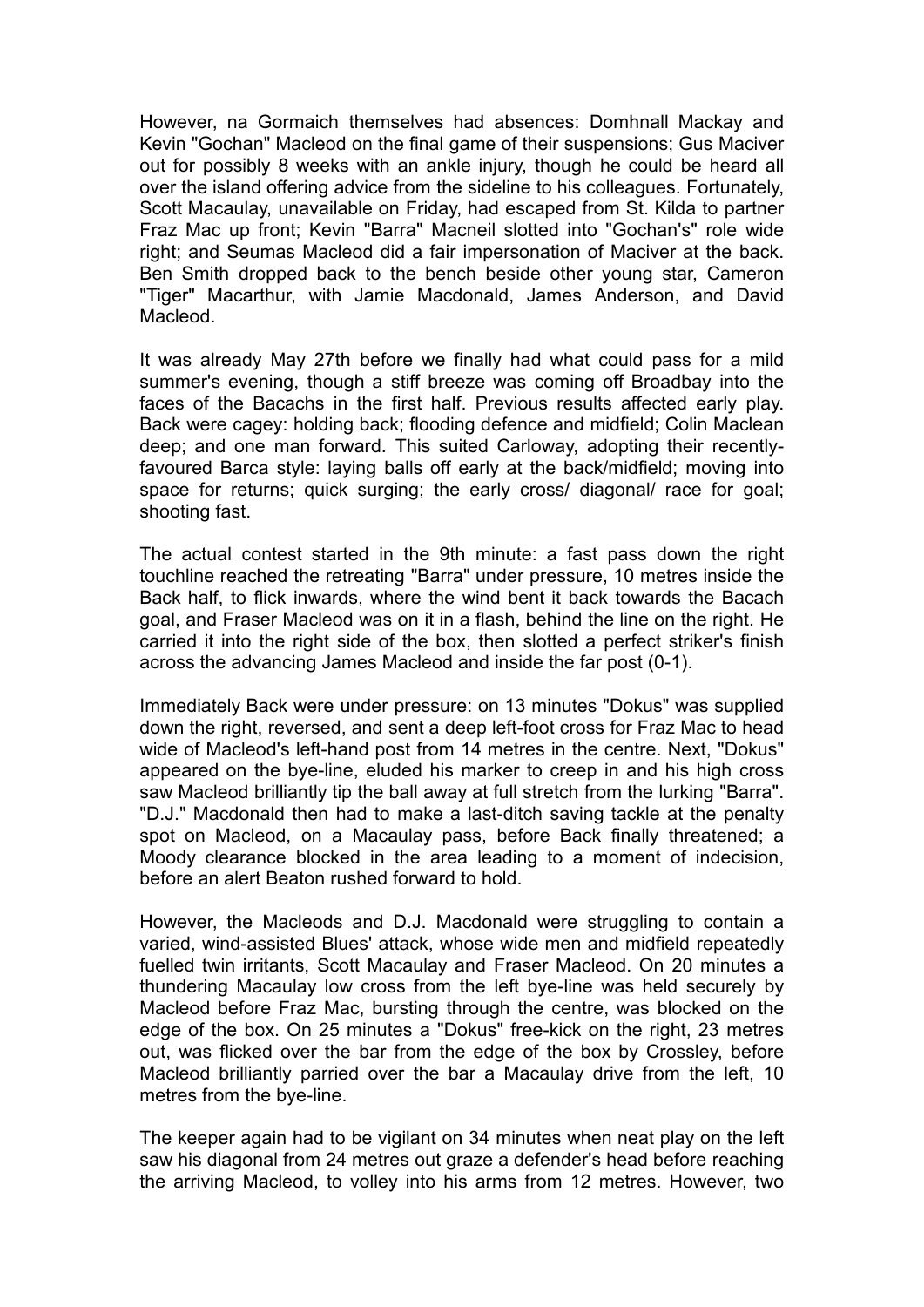minutes later, the Bacachs' difficulties doubled: a searching high ball from Anderson, in the centre circle, found Macaulay racing into the box on the left, to bring down beautifully, then crash a left-foot drive low past a helpless Macleod from 12 metres (0-2).

The half ended with a flurry from Back: first, a "D.J." free-kick, on the left centre line, was brought down by Murray Macleod, in the left of the Carloway box; he twisted and turned to the bye-line, but his reverse, low cut-back was knocked past the near post. Moments later, "D.J." found space in the centre to shoot a couple of metres over Beaton's bar from 22 metres.

Half-Time: Back 0 Carloway 2

Despite the loss of Crossley with an ankle injury, na Gormaich continued, at first, in first-half mode, even though his replacement, "Tiger", was a left back/half: on 50 minutes a free-kick on the edge of the box, 14 metres from the right bye-line, led to a scramble in the Back box, then thwacked clearance into the Minch. On 56 minutes an indirect free-kick just inside the box saw Anderson blast a right-foot drive against the wall, before rebounding to "Sgweg", 24 metres out, to lift the ball high into the box for Fraz Mac to drive low into the arms of the diving Macleod to his right.

Three minutes later, a long forward high ball from "Sgweg" found Macleod breaking right, chased by Jason Macleod into the box, and as Macleod came towards him, from an acute right angle, he stroked the ball past the keeper's right from 12 metres, but wide of the far post. On 64 minutes he reprised this performance - winning the ball just inside the back half, racing forward, then slipping the ball wide to the right of the blocking Macleod, from the edge of the box - with the same end result.

However, the following five minutes experienced an inexorable sea-change in the game's ascendancy: first, Carloway's options were diminished further with the exit of their main striker with a heel injury, to be replaced by a holding midfielder, Jamie Macdonald; then, even worse for the Blues, three points suddenly had to be seriously defended. On 69 minutes an Ally "Tolsta" Maciver free-kick on the left centre line came back off Macdonald's head to a predatory Maclean on the right, just outside the box and his snapshot low right-foot drive gave Beaton no chance just inside his left-hand post (1-2).

Moments later a long clearance from the Blues' area found "Dokus" in the centre circle and he turned to release Macaulay breaking on the left, but Macleod raced from his goal-line to block on the edge of the box. However, the match impetus had shifted markedly to Back's assertion of midfield control, to push Carloway onto the defensive, dependent on the fast break. Nevertheless, a Macleod/Moody/Maclennan back-line, under pressure, remained resolute, to keep the front-line outside their box and deny the Bacachs any golden-edge opportunity.

On 72 minutes a break down the left fed inwards to Jason Macleod on the left edge of the box but his turn and shot to the near post was safely held by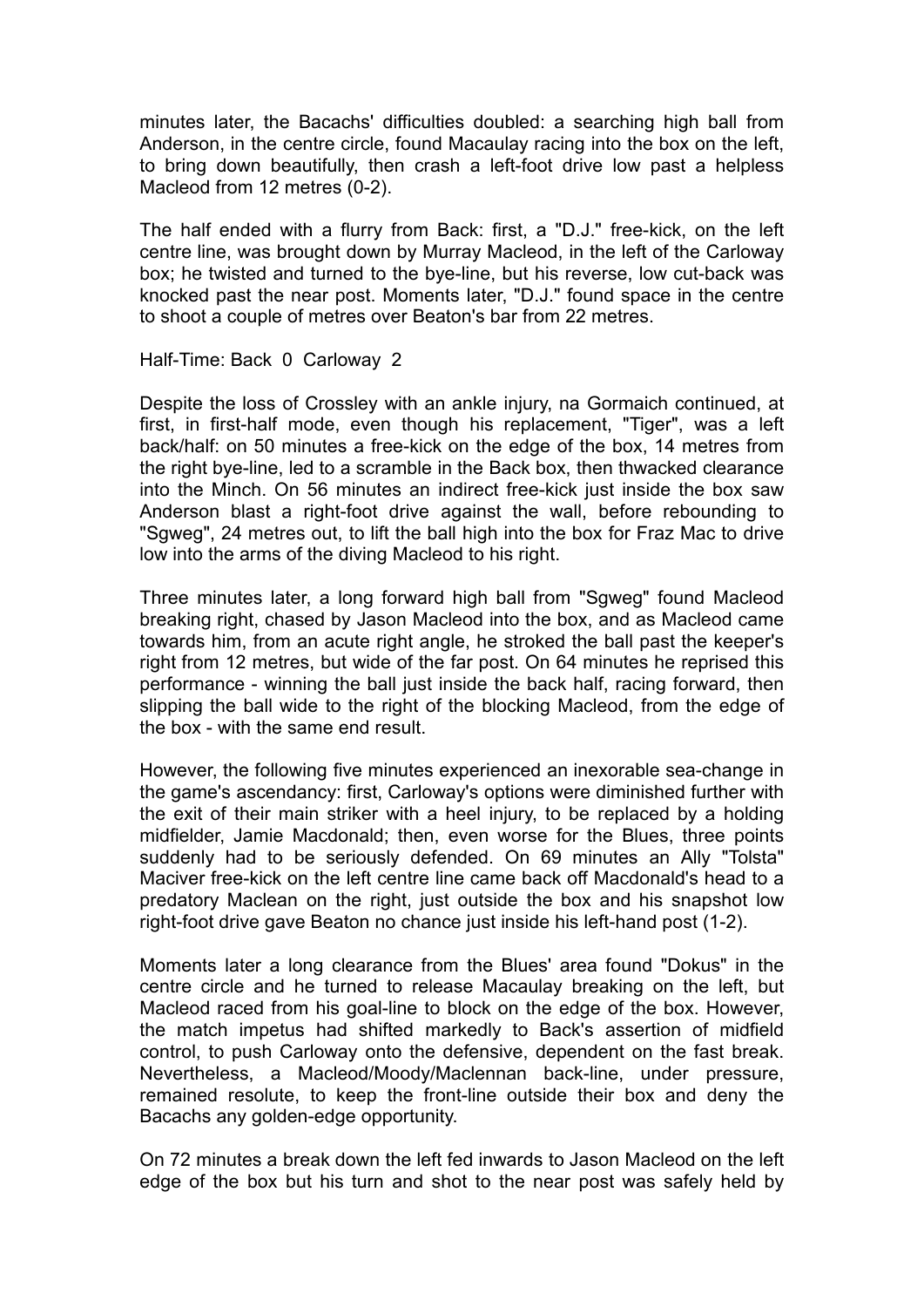Beaton. Five minutes later a "Tolsta" free-kick near the same spot was driven right-foot high and wide of Beaton's left-hand post.

Commitment forward almost rewarded a fast break by the na Gormaich, Macaulay winning the ball on the right halfway line, and slipping it to "Dokus", who, in turn, tricked his way down the line to send a high forward diagonal behind the line for "Sqweg" to ghost on to. He checked 12 metres from goal, then squared left to the unmarked Ben Smith but Macleod read his right-foot shot exquisitely to spread and block, the rebound falling to "Sqweg's" left; however, his mishit chip was blocked and cleared.

Back's last reasonable chance came on 85 minutes when "D.J.", on the right edge of the box, was fed from the right but his dipping quick-fire shot bounced dangerously across the 6-metre line and wide of the far post. Despite 5 minutes of added-on time, interminable time-wasting in corner kick areas by expert shielders-of-the-ball, "Dokus" and Scott Macaulay, and a granite back four reduced final Bacach efforts to long, high balls into the box, no concern to an alert David Beaton.

Indeed, the best chance in extra-time, ironically, fell to the Blues when a long Anderson forward pass left was won by Smith on the left touch-line, broke back to the arriving Anderson, and his clever reverse and chip found "Dokus" 16 metres out on the left of the Back box. He took one step inwards, then sent a low right-foot drive just outside Macleod's right-hand post.

Full-Time: Back 1 Carloway 2

A massive win for Carloway, of course. If any island side has League pretensions, this is a ground, like Barvas, that they must visit with apprehension, as Sgoil nan Loch used to be. Such fears were justified tonight. To visit, then leave with three points, is a gigantic accomplishment, however achieved. How often has the clichè, "A game of two halves" been quoted this season?

The Blues can say that they were missing three key players tonight, four on Friday. Yet, after the first 20 minutes, they still managed to control the game on Friday, and ⅔ of tonight's game, which certainly demonstrates strength in depth. However, just as the arrival of Dan Crossley versus the Siarachs (and Ali "Barvas" Macleod's departure) transformed that game's progress, so tonight his departure led to, at least, a change of team attitude, sensed by the opposition immediately. The substitution of Fraser Macleod compounded this game-shift, removing a constant high-speed irritant that you must always keep far from your goalkeeper.

Fortunately, na Gormaich have one of the best interchangeable back-lines on the island - Maciver/Moody/Maclennan/Macleod/Macarthur - resilient under repeated pressing, as they had to be for at least 25 tiring minutes tonight, and no doubt on Saturday at Culbokie, but, as in the ABC Cup Final, the endless ingenuity and imagination of Murray Macleod throughout and more direct confrontational assaults of "D.J." Macdonald, Chris Macleod, and Ally "Tolsta"